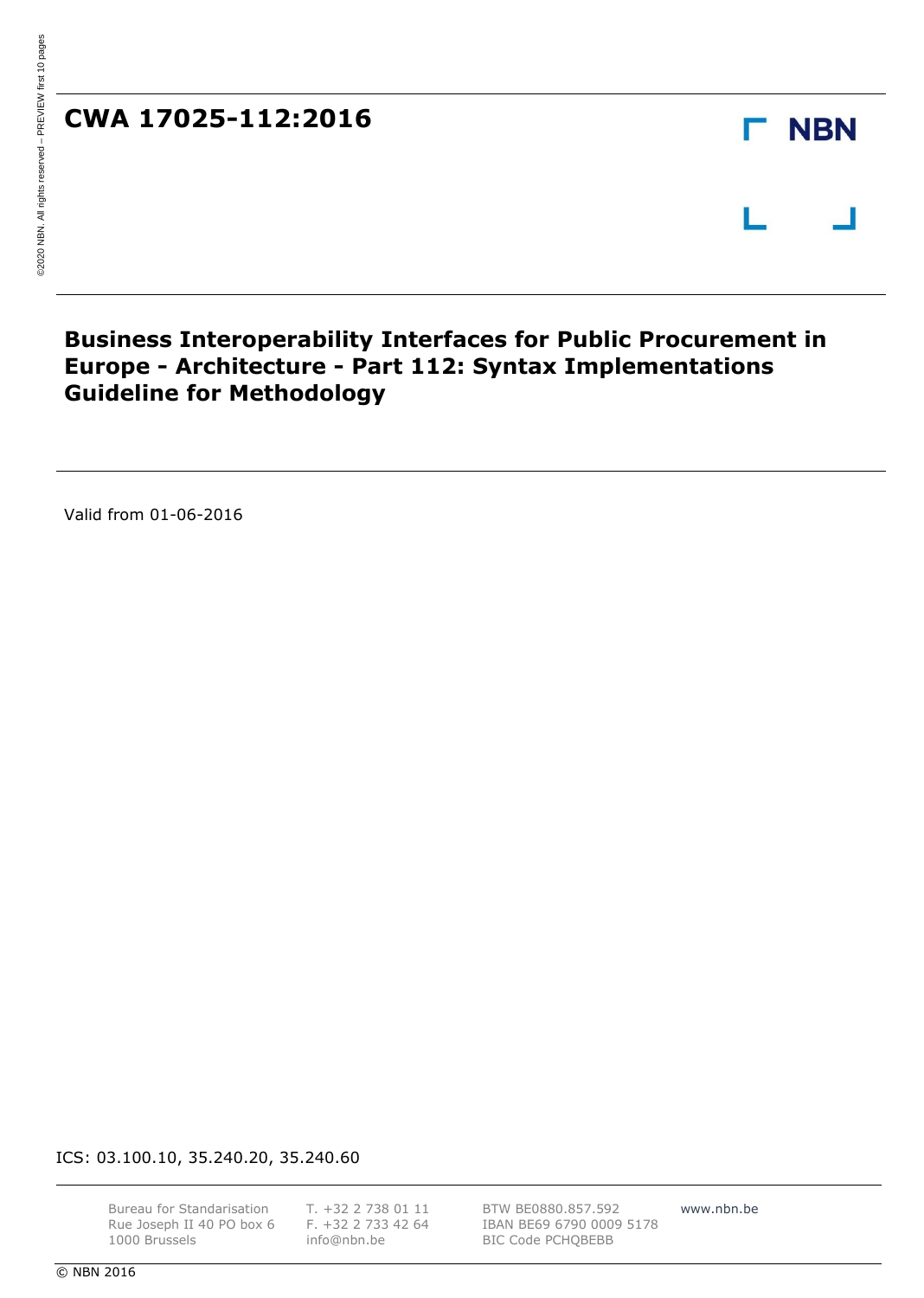CWA 17025-112:2016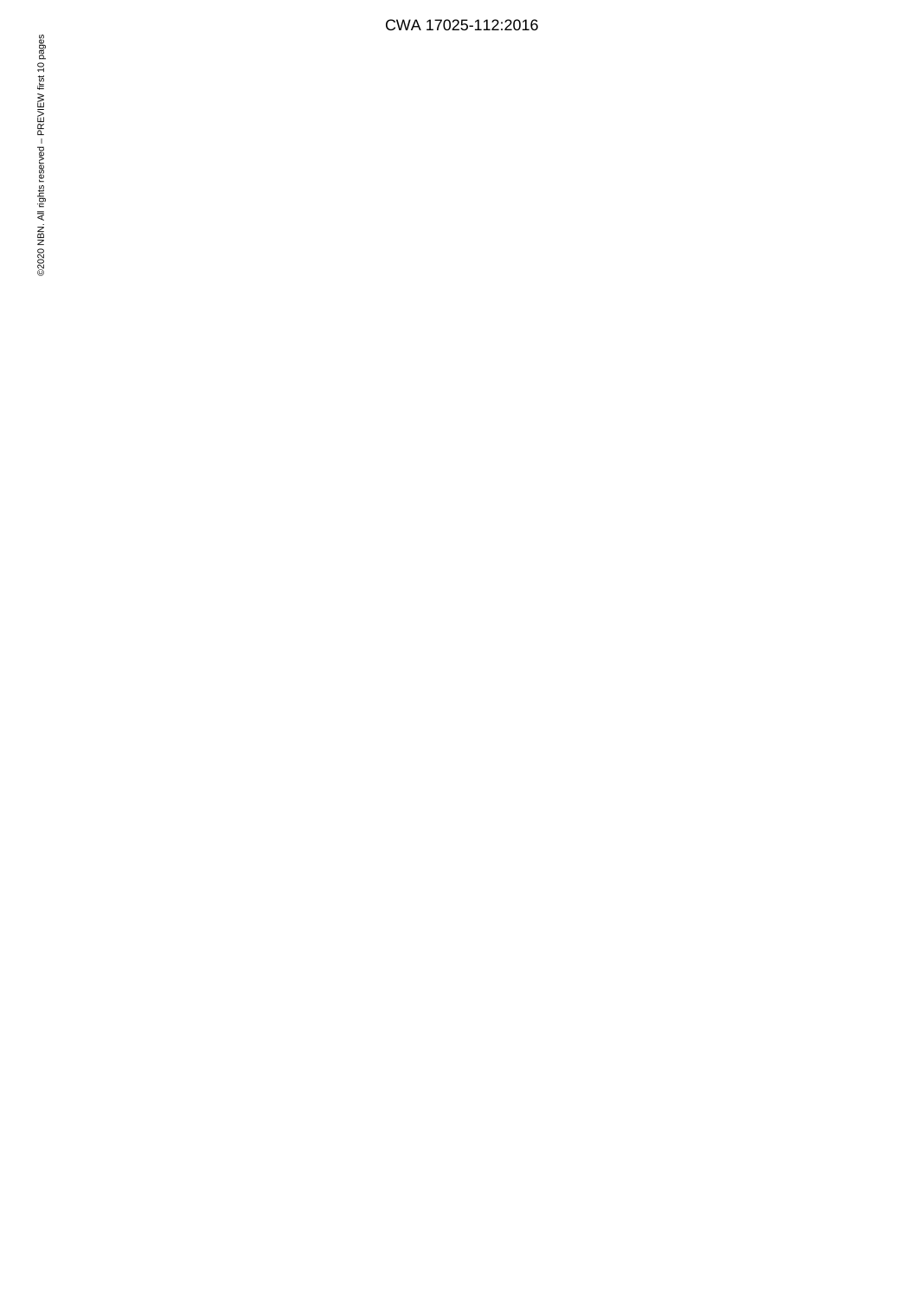## **CEN**

### **CWA 17025-112**

**WORKSHOP** 

May 2016

### **AGREEMENT**

**ICS** 03.100.10; 35.240.20; 35.240.60

English version

### Business Interoperability Interfaces for Public Procurement in Europe - Architecture - Part 112: Syntax Implementations Guideline for Methodology

This CEN Workshop Agreement has been drafted and approved by a Workshop of representatives of interested parties, the constitution of which is indicated in the foreword of this Workshop Agreement.

The formal process followed by the Workshop in the development of this Workshop Agreement has been endorsed by the National Members of CEN but neither the National Members of CEN nor the CEN-CENELEC Management Centre can be held accountable for the technical content of this CEN Workshop Agreement or possible conflicts with standards or legislation.

This CEN Workshop Agreement can in no way be held as being an official standard developed by CEN and its Members.

This CEN Workshop Agreement is publicly available as a reference document from the CEN Members National Standard Bodies.

CEN members are the national standards bodies of Austria, Belgium, Bulgaria, Croatia, Cyprus, Czech Republic, Denmark, Estonia, Finland, Former Yugoslav Republic of Macedonia, France, Germany, Greece, Hungary, Iceland, Ireland, Italy, Latvia, Lithuania, Luxembourg, Malta, Netherlands, Norway, Poland, Portugal, Romania, Slovakia, Slovenia, Spain, Sweden, Switzerland, Turkey and United Kingdom.



EUROPEAN COMMITTEE FOR STANDARDIZATION COMITÉ EUROPÉEN DE NORMALISATION EUROPÄISCHES KOMITEE FÜR NORMUNG

**CEN-CENELEC Management Centre: Avenue Marnix 17, B-1000 Brussels** 

© 2016 CEN All rights of exploitation in any form and by any means reserved worldwide for CEN national Members.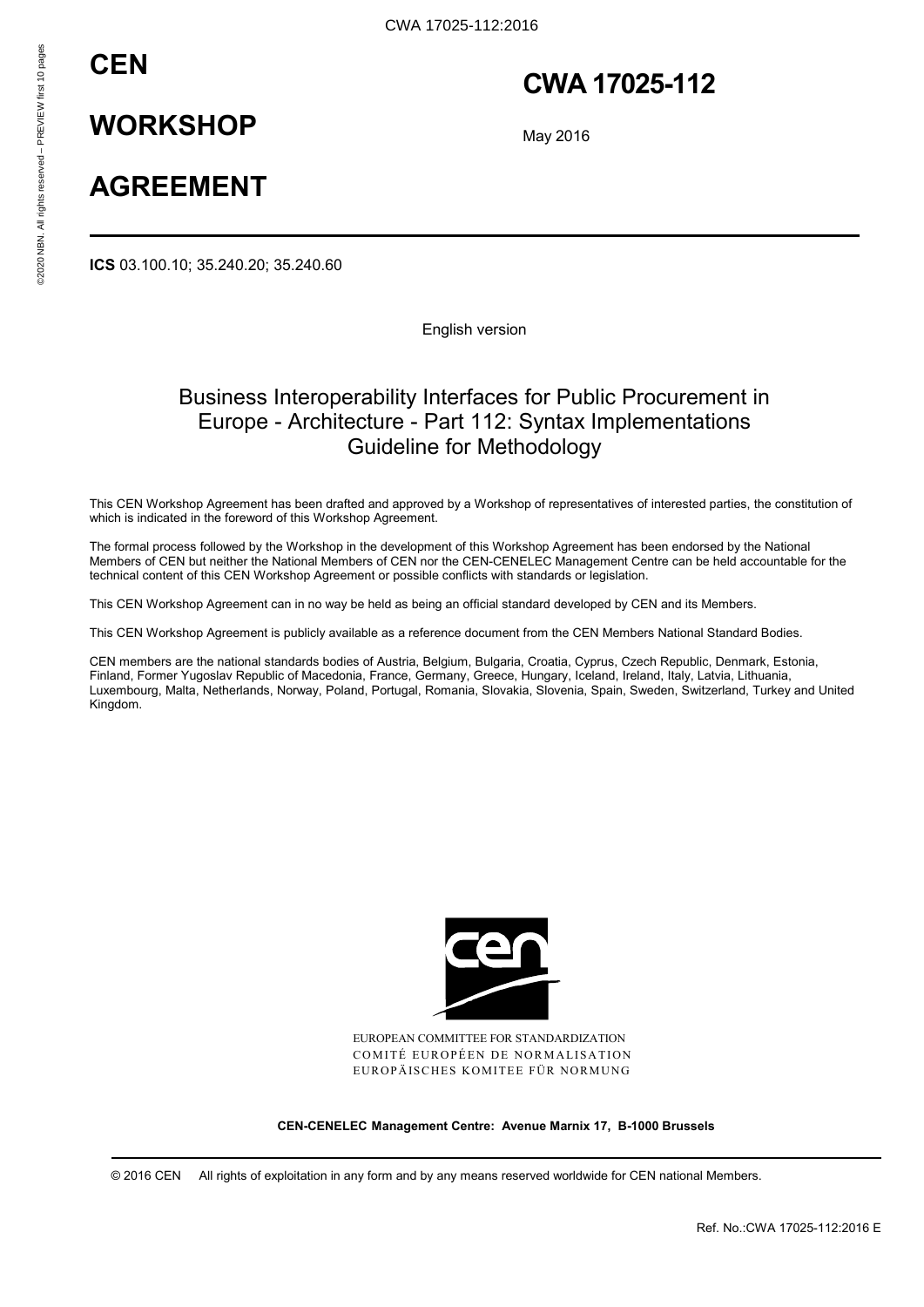### **Contents**

### Page

| $\mathbf{2}$ |  |
|--------------|--|
| 3            |  |
| 4            |  |
| 5            |  |
| 6            |  |
| 6.1          |  |
| 6.2          |  |
| 6.2.1        |  |
| 6.2.2        |  |
| 6.3          |  |
| 6.4          |  |
| 6.5          |  |
| 6.5.1        |  |
| 6.5.2        |  |
| 6.6          |  |
|              |  |

CWA 17025-112:2016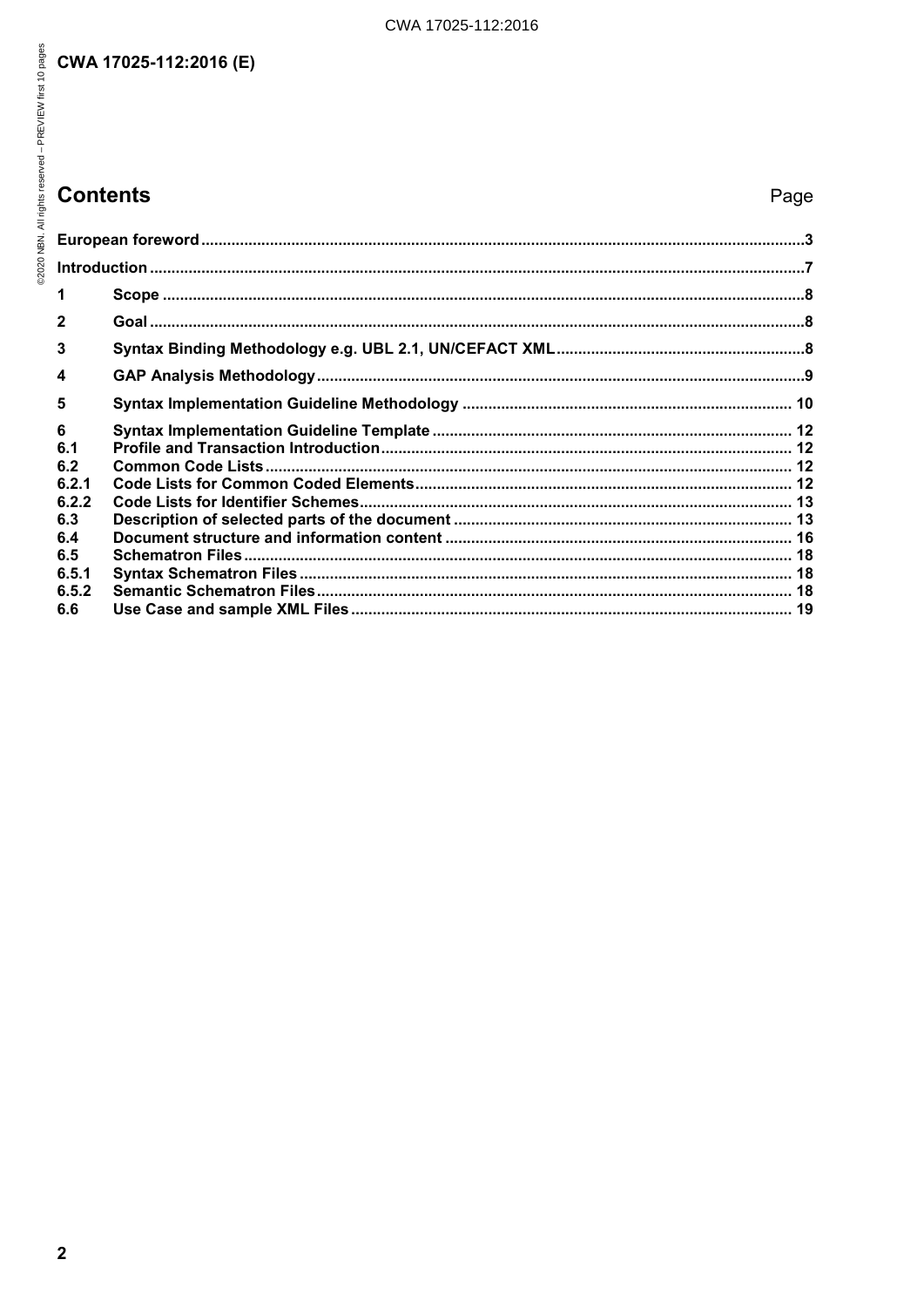# @2020 NBN. All rights reserved - PREVIEW first 10 pages ©2020 NBN. All rights reserved – PREVIEW first 10 pages

### **European foreword**

CWA 17025-112, **Syntax Implementations Guideline for Methodology** was developed in accordance with CEN-CENELEC Guide 29 "CEN/CENELEC Workshop Agreements – The way to rapid agreement" and with the relevant provisions of CEN/CENELEC Internal Regulations - Part 2. It was agreed on 2015-12-02 in a Workshop by representatives of interested parties, approved and supported by CEN following a public call for participation made on 2013-02-20. It does not necessarily reflect the views of all stakeholders that might have an interest in its subject matter.

The final text of CWA 17025 was submitted to CEN for publication on 2016-04-20. It was developed and approved by:

- Agency for public Management and eGovernment (DIFI), NO
- Agenzia delle entrate, IT
- ANAC, Autorità Nazionale Anticorruzione (formerly AVCP), IT
- Bundesverband Materialwirtschaft, Einkauf und Logistik e.V, DE
- Cloudia Oy, FI
- Columbus Denmark A/S (resigned per 2015-08-01), DK
- Consorzio CBI (resigned per 2014-11-17), IT
- Danish Agency for Digitisation (DIGST), DK
- Department of Health, UK
- Direction de l'information légale et administrative (DILA), FR
- Electronic Signatures and Infrastructures (ESI) TC (liason)
- Flowcanto, NL
- GS 1 in Europe
- Highjump Software (Former Evenex), DK
- $-$  ICEPRO, ISA
- Infoterm International Information Centre for Terminology on behalf of CEN/WS/eCAT (liason)
- Invinet Sistemes 2003, ES
- Laszlo Ketszeri, HU
- Nets Norway AS, NO
- Nexus IT.ES
- Phast, FR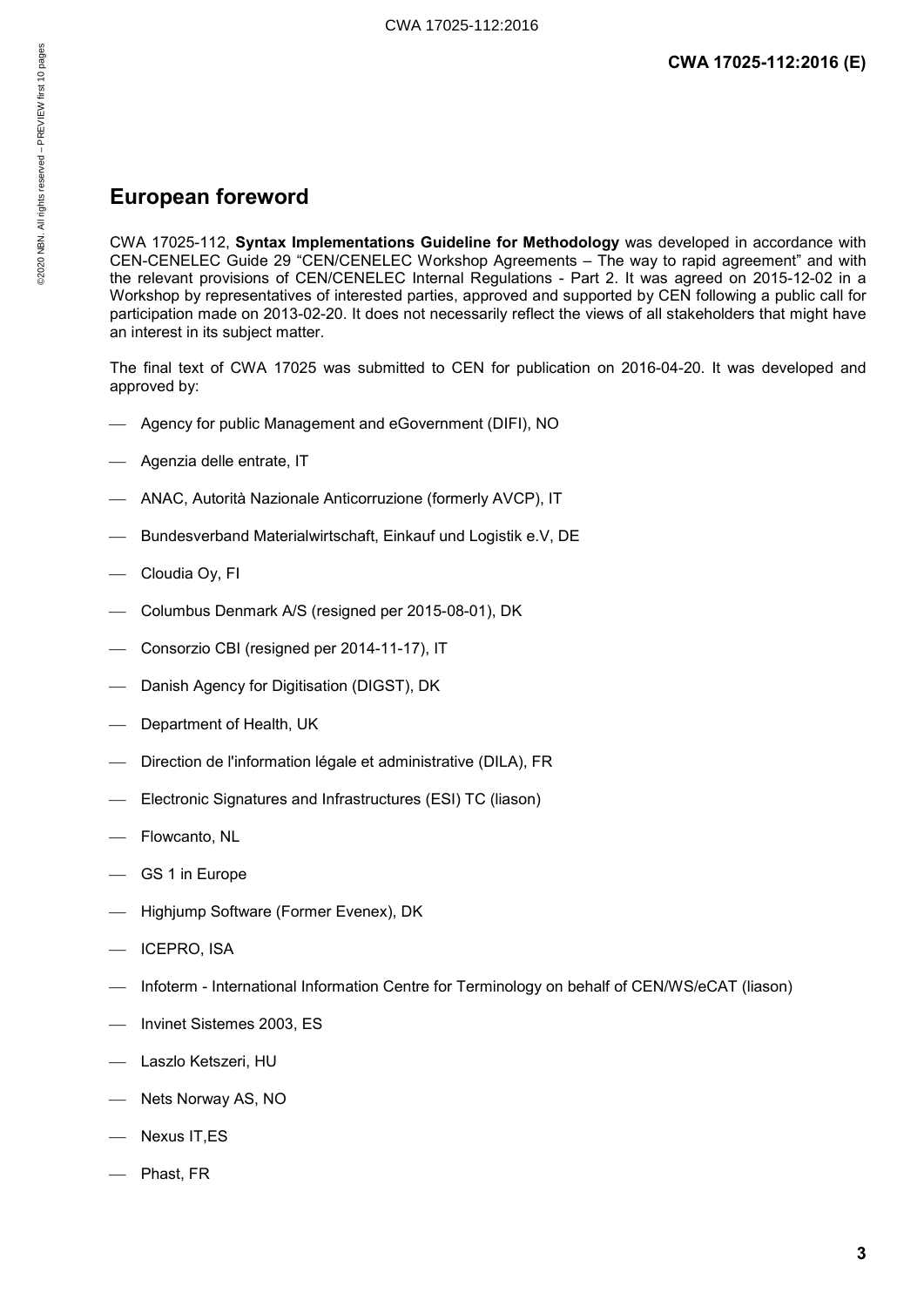- ©2020 NBN. All rights reserved PREVIEW first 10 pages©2020 NBN. All rights reserved - PREVIEW first 10 pages
	- PIANOo, NL Poste Italiane, IT
	- Publications Office of the European Union (LU)
	- Single face To Industry (SFTI), SE
	- SOGEI (former Consip), IT
	- Statens og Kommunernes Indkobs Service A/S (SKI A/S), DK
	- University of Koblenz-Landau, DE
	- University of Piraeus Research Center (UPRC), GR
	- Western Norway Regional Health Authority, NO

It is possible that some elements of CWA 17025 may be subject to patent rights. The CEN-CENELEC policy on patent rights is set out in CEN-CENELEC Guide 8 "Guidelines for Implementation of the Common IPR Policy on Patents (and other statutory intellectual property rights based on inventions)". CEN shall not be held responsible for identifying any or all such patent rights.

The Workshop participants have made every effort to ensure the reliability and accuracy of the technical and non-technical content of CWA 17025, but this does not guarantee, either explicitly or implicitly, its correctness. Users of CWA 17025 should be aware that neither the Workshop participants, nor CEN can be held liable for damages or losses of any kind whatsoever which may arise from its application. Users of CWA 17025 do so on their own responsibility and at their own risk.

This CEN Workshop Agreement (CWA) has been drafted and approved by the Workshop on **Business Interoperability Interfaces for Public procurement in Europe (BII)**, phase 3.

CWA [1](#page--1-12)7025 is part of a set of CWAs prepared by CEN WS/BII 3 $^1$ :

CWA 17025:2016 Methodology and Architecture CWA 17026:2016 Notification profiles and transactions CWA 17027:2016 Tendering profiles and transactions CWA 17028:2016 Catalogue profiles and transactions CWA 17029:2016 Post-award profiles and transactions

CWA 17025 part 112 replaces CWA 16558 – Annex K Guideline Syntax Binding Methodology.

CWA 17025 consists of:

CWA 17025-1 Overview and Architecture

CWA 17025-101 Conformance and Customization Methodology guideline

CWA 17025-102 Code List and Identifier Management specification

CWA 17025-103 Business Document and Envelope guideline

CWA 17025-104 Profile Architecture specification

CWA 17025-105 Conformance Registry specification

CWA 17025-106 Open Procurement Data report

CWA 17025-107 Message Level Response guideline

CWA 17025-109 Guideline on the Concept of Core

CWA 17025-108 Use of Digital Signature and Other Trust Services

 $1$  In order to ease the reading the CWAs provided by the CEN BII initiative, they are also made available on [http://www.cenbii.eu](http://www.cenbii.eu/) together with explanatory notes and supporting material. The official version is however the version as published by CEN.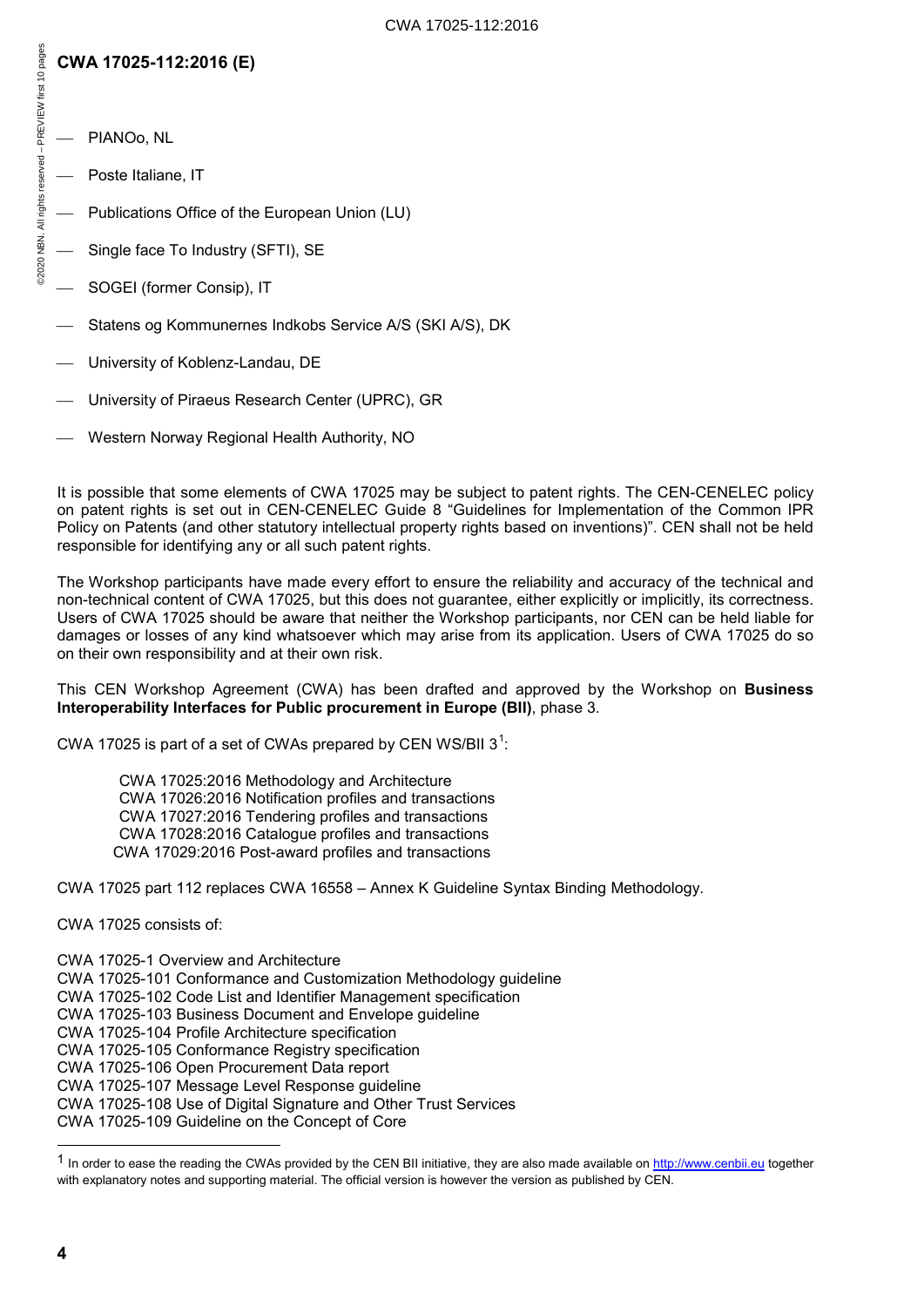CWA 17025-110 Profile Maintenance Process specification CWA 17025-111 Capturing Business Requirements specification CWA 17025-112 Syntax Implementations Guideline Methodology guideline CWA 17025-113 Business Rules Description Mechanism guideline CWA 17025-114 Attachments Handling guideline CWA 17025-115 Semantic Data Type guideline CWA 17025-116 Glossary and Business Term Vocabulary CWA 17025-203 BDE Syntax Implementation Guideline for Messaging Envelope CWA 17025-207 UBL Syntax Implementation Guideline for Message Level Response

A detailed overview of all CWA 17025 parts can be found in CWA 17025 part 1.

The CEN Workshop members who have contributed to the development of this document are:

| <b>Name</b>             | <b>Affiliation</b>                      | <b>Country</b> |
|-------------------------|-----------------------------------------|----------------|
| Jaap Van Der Marel      | <b>NEN</b>                              | <b>NL</b>      |
| Kornelis Drijfhout      | <b>PIANOo</b>                           | <b>NL</b>      |
| Chander Khoenkhoen      | <b>PIANOo</b>                           | <b>NL</b>      |
| Veit Jahns              | BME and University of Duisburg-Essen    | DE             |
| Frank-Dieter Dorloff    | BME and University of Duisburg-Essen    | DE             |
| Kerstin Wiss-Holmdahl   | <b>SFTI/SALAR</b>                       | <b>SE</b>      |
| Martin Forsberg         | <b>SFTI</b>                             | <b>SE</b>      |
| Jorg Richter            | <b>GEFEG</b>                            | DE             |
| Giovanni Paolo Sellitto | <b>ANAC</b>                             | IT             |
| Rafaella Migliorini     | <b>SOGEI</b>                            | IT             |
| Antonia Caressa         | Poste Italiane                          | IT             |
| Andrea Caccia           | <b>DTCE</b>                             | IT             |
| Michael Dill            | <b>GEFEG</b>                            | DF             |
| Cécile Guasch           | DIGIT - European Commission             | <b>BE</b>      |
| Marius Juganaru         | DIGIT - European Commission             | <b>BE</b>      |
| <b>Thomas Small</b>     | CEF - European Commission               | <b>BE</b>      |
| Ole Madsen              | <b>DIGST</b>                            | DK             |
| Bergthor Skulasson      | <b>NITA</b>                             | IS             |
| Jan Maeroe              | Difi                                    | <b>NO</b>      |
| Jens Aabol              | Difi                                    | <b>NO</b>      |
| <b>Tim McGrath</b>      | Document Engineering Services Ltd       | AU             |
| Isabella Rapisarda      | Consip                                  | IT             |
| Natalie Muric           | The Publications Office of the European | LU             |
|                         | Union                                   |                |
| Siw Meckelborg          | Difi                                    | <b>NO</b>      |
| Peter Borresen          | Clearview Trade                         | <b>DK</b>      |
| Sven Rasmussen          | <b>DIGST</b>                            | <b>DK</b>      |
| Tadeusz Rudnicki        | GS1 in Europe                           | PL             |
| Douglas Hill            | GS1 in Europe                           | <b>DK</b>      |
| <b>Tomas Tluchor</b>    | GS1 in Europe                           | CZ             |
| Laszlo Ketszeri         | <b>KELER</b>                            | HU             |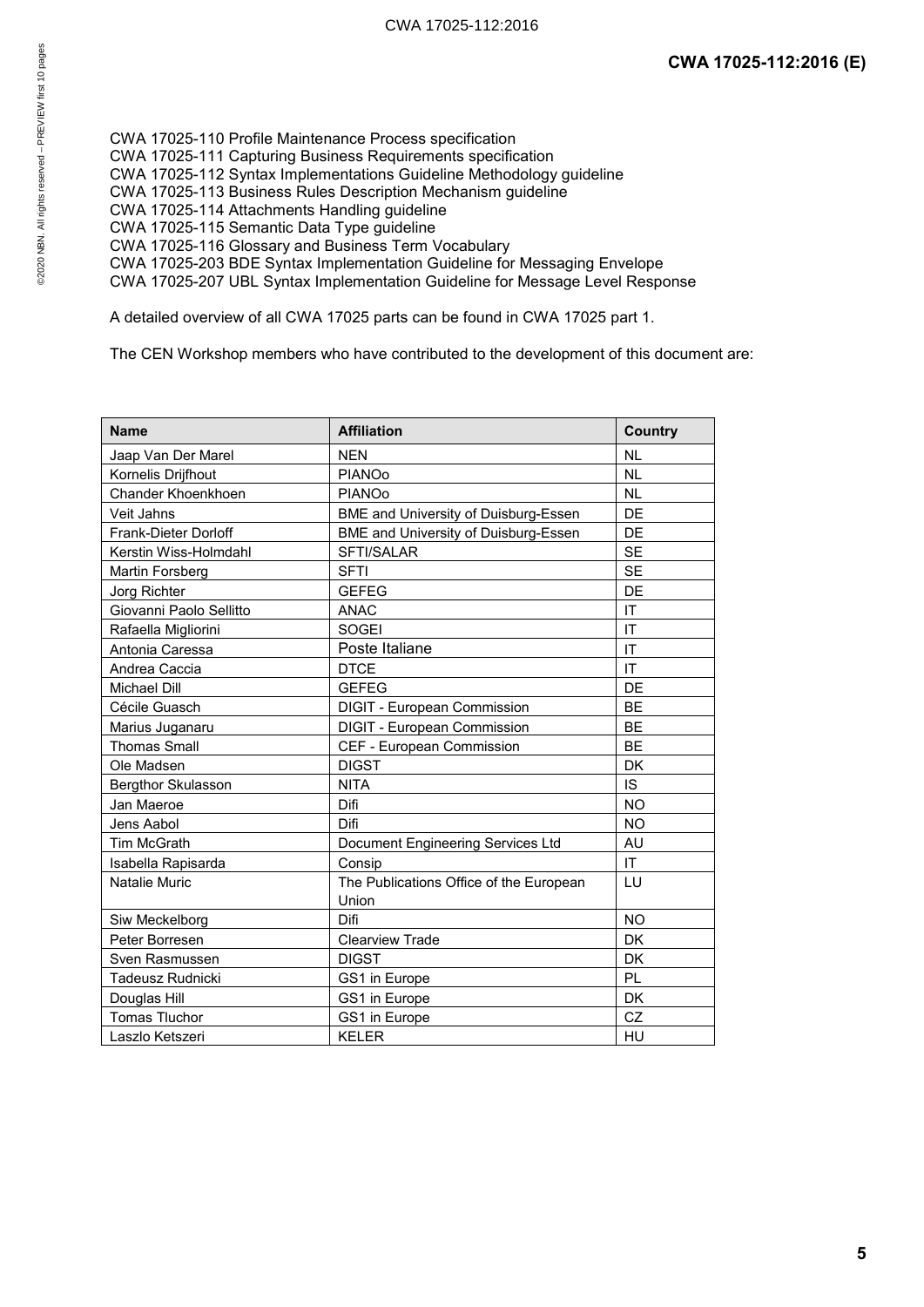This document was edited by:

| <b>Name</b>           | Role                      | Country   |
|-----------------------|---------------------------|-----------|
| Oriol Bausa           | <b>Technical Editor</b>   | <b>ES</b> |
| Georg Birgisson       | <b>Technical Editor</b>   | IS        |
| Jostein Frømyr        | <b>Vice-Chair CEN/BII</b> | <b>NO</b> |
| Fred van Blommestein  | <b>Technical Editor</b>   | <b>NL</b> |
| <b>Yildiray Kabak</b> | <b>Technical Editor</b>   | <b>TR</b> |
| <b>Edmund Gray</b>    | <b>Technical Editor</b>   | EI        |
| Carmen Ciciriello     | Technical Editor          |           |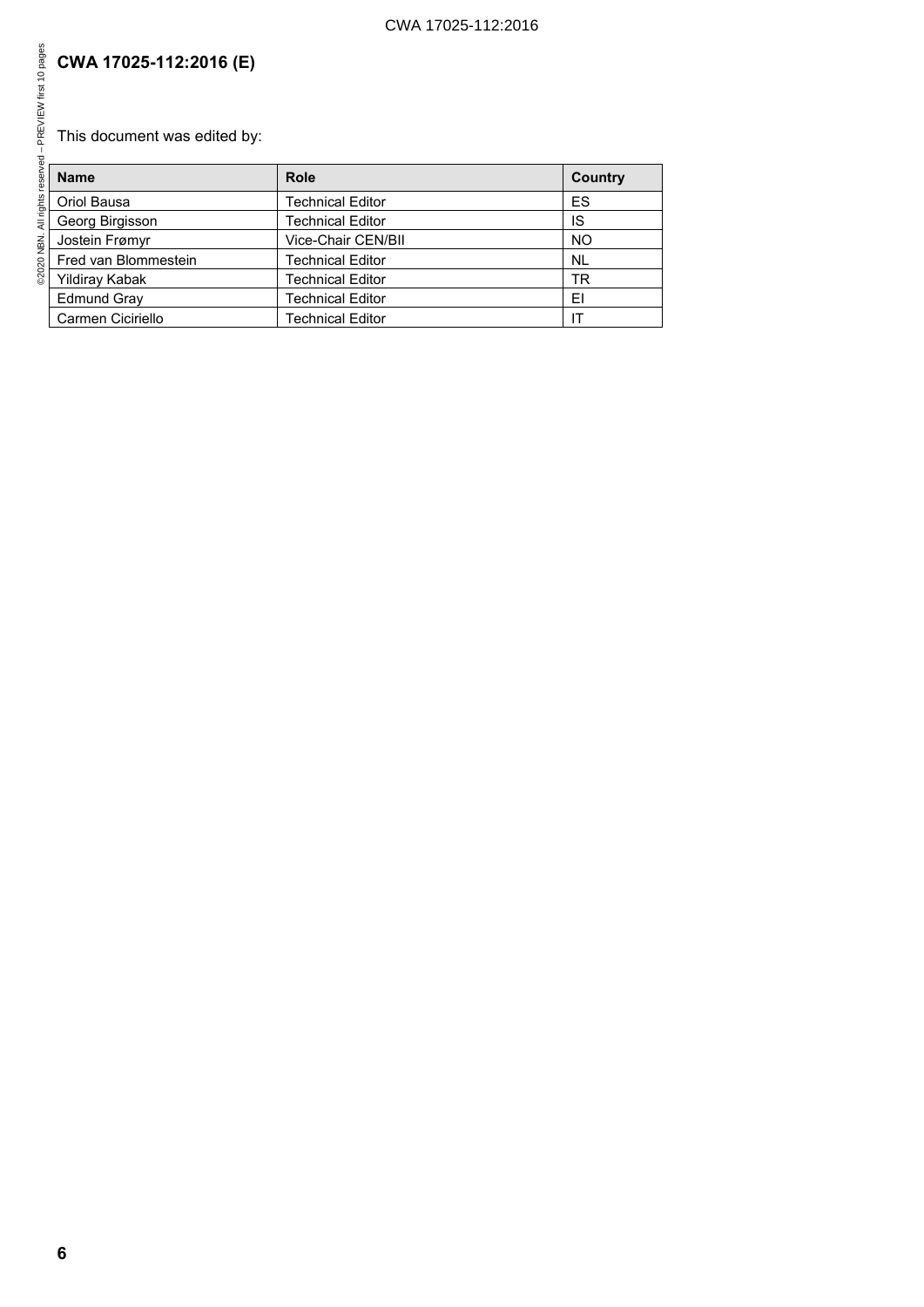# @2020 NBN. All rights reserved - PREVIEW first 10 pages ©2020 NBN. All rights reserved – PREVIEW first 10 pages

### **Introduction**

The first CEN BII Workshop was established in May 2007 with the objective of harmonising electronic procurement in Europe. The CEN BII initiative, which now comprises a further two CEN Workshops, is a standardisation activity within CEN (European Committee for Standardisation). It provides a framework for interoperability in pan-European electronic transactions expressed as a set of technical specifications.

During the second phase of the initiative (CEN WS/BII 2) a set of technical specifications – "CEN BII Profiles" – were documented and published as five CEN Workshop Agreements (CWAs), which are currently used across Europe. The profiles are designed to facilitate effective public e-procurement based on a modular approach for implementation, with a focus on global interoperability.

The CEN BII profiles can be seen as "agreements" on message contents and business processes. The profile descriptions focus on core information elements that typically cater to the majority of user requirements applicable across Europe and lower the need for detailed bilateral agreements between the trading partners.

In its third phase (CEN WS/BII 3), which began in March 2013 with the approval of the business plan, the Workshop has focused on ensuring that all relevant aspects of e-procurement are covered, including additional business requirements coming from the new Public Procurement Directives and alignment to other standardization efforts in the area of electronic invoicing, as well as ensuring wider recognition and adoption of its deliverables.

More information about the CEN BII initiative can be found on [www.cenbii.eu.](http://www.cenbii.eu/)

In this specification, a methodology (Section [3\)](#page--1-3) and template (Section [6\)](#page--1-1) for the development of syntax implementation guidelines is presented. The methodology describes the requirements of the implementers, the artefacts they need and how these requirements are met in the deliverable. On the other hand, the template provides the outline of the implementation guide and how the artefacts are presented to the implementers.